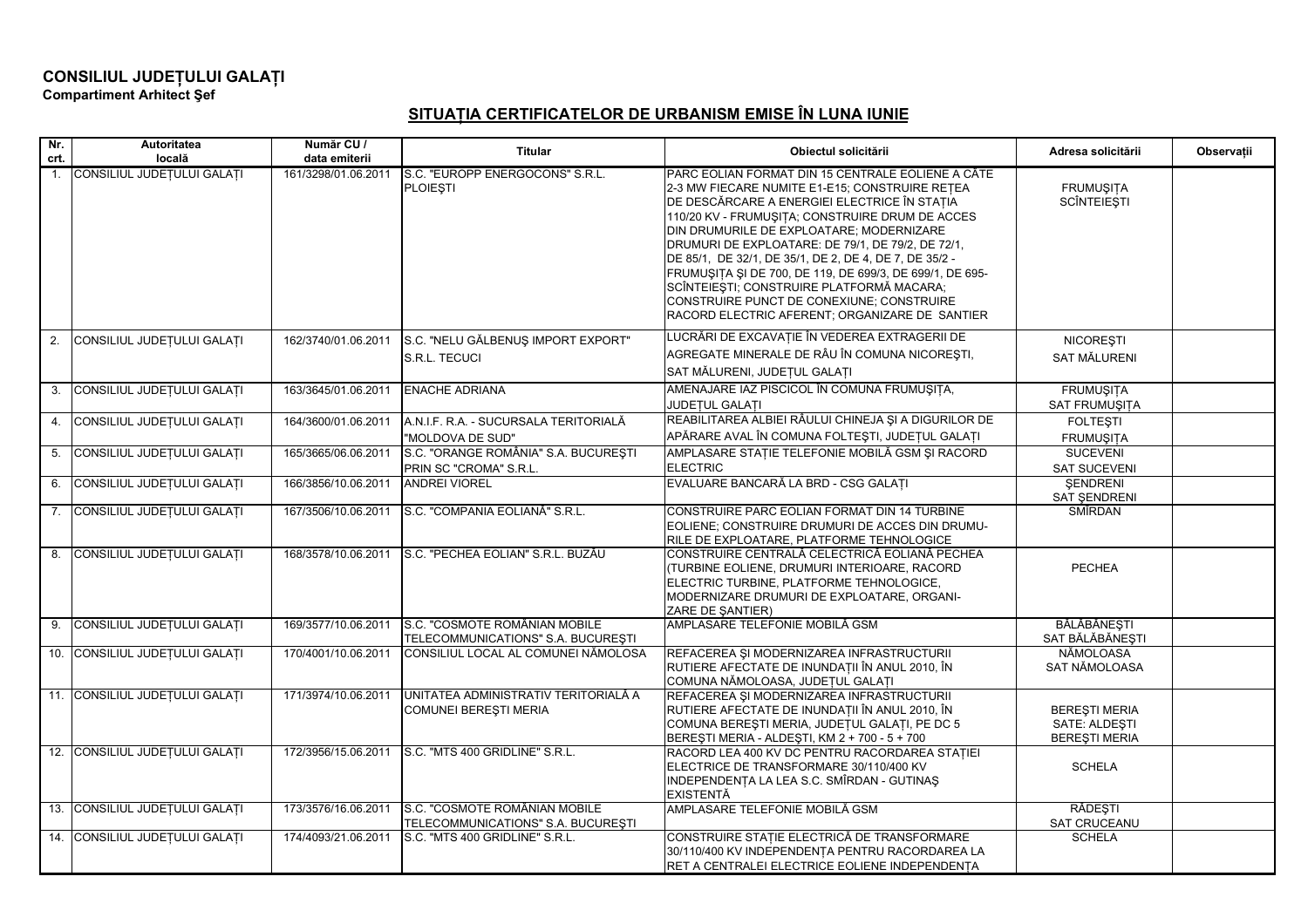| $\n  Nr$<br>crt. | <b>Autoritatea</b><br>locală   | Număr CU /<br>data emiterii | <b>Titular</b>                                                | Obiectul solicitării                                                                                                                                                                                                                                                                                                              | Adresa solicitării                                                            | Observatii |
|------------------|--------------------------------|-----------------------------|---------------------------------------------------------------|-----------------------------------------------------------------------------------------------------------------------------------------------------------------------------------------------------------------------------------------------------------------------------------------------------------------------------------|-------------------------------------------------------------------------------|------------|
|                  | 15. CONSILIUL JUDETULUI GALATI | 175/3842/24.06.2011         | S.C. "WPD ROMÂNIA WIND FARM 02" S.R.L.<br><b>GALATI</b>       | CONSTRUIRE PARC EOLIAN, STATIE TRANSFORMARE,<br>REȚEA ELECTRICĂ, PLATFORME TEHNOLOGICE, CĂI DE<br>ACCES NOI, MODERNIZARE DRUM EXPLOATARE EXISTENT,<br><b>ORGANIZARE DE SANTIER</b>                                                                                                                                                | <b>TECUCI</b><br><b>NICORESTI</b><br><b>MUNTENI</b>                           |            |
|                  | 16. CONSILIUL JUDETULUI GALATI | 176/3908/27.06.2011         | S.C. "CUDALBI EOLIAN" S.R.L. BUZĂU                            | ICONSTRUIRE CENTRALĂ ELECTRICĂ EOLIANĂ CUDALBI<br>(TURBINE EOLIENE, DRUMURI INTERIOARE, RACORD<br><b>IELECTRIC TURBINE, PLATFORME TEHNOLOGICE.</b><br>MODERNIZARE DRUMURI DE EXPLOATARE, ORGANIZARE<br>DE SANTIER) ȘI SERVITUTE DE TRECERE SUBTERANĂ /<br>DE SUPRAFATĂ / AERIANĂ                                                  | <b>CUDALBI</b>                                                                |            |
|                  | 17. CONSILIUL JUDETULUI GALATI | 177/4033/27.06.2011         | S.C. "CUDALBI EOLIAN" S.R.L. BUZĂU                            | ICONSTRUIRE CENTRALĂ ELECTRICĂ EOLIANĂ CUDALBI<br>(TURBINE EOLIENE, DRUMURI INTERIOARE, RACORD<br>ELECTRIC TURBINE, PLATFORME TEHNOLOGICE,<br>MODERNIZARE DRUMURI DE EXPLOATARE, ORGANIZARE<br>DE SANTIER) ȘI SERVITUTE DE TRECERE SUBTERANĂ /<br>DE SUPRAFAȚĂ / AERIANĂ ÎN COMUNELE CUDALBI ȘI<br>COSTACHE NEGRI, JUDETUL GALATI | <b>CUDALBI</b><br><b>COSTACHE NEGRI</b>                                       |            |
|                  | 18. CONSILIUL JUDEȚULUI GALAȚI | 178/4031/27.06.2011         | S.C. "SUHURLUI EOLIAN" S.R.L. BUZĂU                           | CONSTRUIRE STAȚIE ELECTRICĂ PENTRU CENTRALA<br>ELECTRICĂ EOLIANĂ SUHURLUI                                                                                                                                                                                                                                                         | <b>SUHURLUI</b>                                                               |            |
|                  | 19. CONSILIUL JUDETULUI GALATI | 179/4032/27.06.2011         | S.C. "CUDALBI EOLIAN" S.R.L. BUZĂU                            | CONSTRUIRE STATIE ELECTRICĂ PENTRU CENTRALA<br>ELECTRICĂ EOLIANĂ CUDALBI                                                                                                                                                                                                                                                          | <b>CUDALBI</b>                                                                |            |
|                  | 20. CONSILIUL JUDEȚULUI GALAȚI | 180/4082/27.06.2011         | S.C. "EXIMPROD GRUP" S.R.L. BUZĂU                             | CONSTRUIRE STATIE ELECTRICĂ DE 30 KV BĂLENI                                                                                                                                                                                                                                                                                       | BĂLENI                                                                        |            |
|                  | 21. CONSILIUL JUDEȚULUI GALAȚI | 181/4128/27.06.2011         | <b>IDUMITRESCU MARIA SORINA</b>                               | OPERATIUNI NOTARIALE PRIVIND CIRCULATIA IMOBILIARĂ<br>CARE AU CA OBIECT ÎMPĂRȚELI DE PARCELE (DEZMEM-<br>BRAREA DE PARCELE PRIN LOTIZARE) - 4 LOTURI SOLICI-<br>TATE ÎN SCOPUL REALIZĂRII LUCRĂRILOR DE CONSTRUC-<br>lTII                                                                                                         | <b>SMÎRDAN</b>                                                                |            |
|                  | 22. CONSILIUL JUDETULUI GALATI | 182/4430/27.06.2011         | ORGANIZATIA UTILIZATORILOR DE APĂ<br>PENTRU IRIGATII ROGOJENI | MODERNIZARE ȘI RETEHNOLOGIZAREA PLOTULUI DE<br>IRIGAȚII ROGOJENI DIN AMENAJAREA LOCALĂ DE IRIGAȚII<br>ROGOJENI, JUDETUL GALATI                                                                                                                                                                                                    | <b>CAVADINESTI</b><br><b>SUCEVENI</b><br>SATE: CAVADINESTI<br><b>ROGOJENI</b> |            |